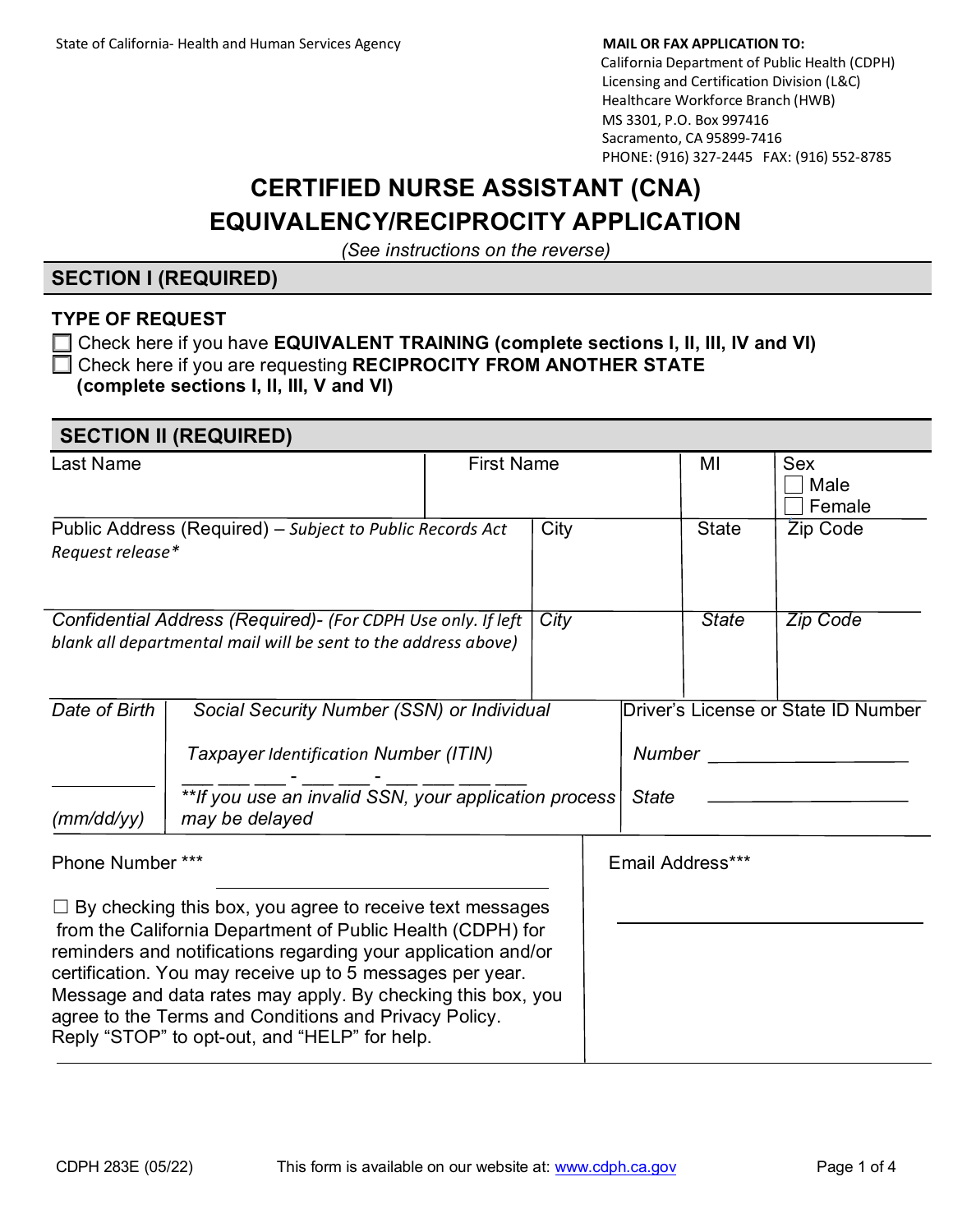| <b>SECTION III (REQUIRED)</b>                                                                                                                                                                                                                                                                                                    |                                   |                                                                                                    |  |  |  |  |  |
|----------------------------------------------------------------------------------------------------------------------------------------------------------------------------------------------------------------------------------------------------------------------------------------------------------------------------------|-----------------------------------|----------------------------------------------------------------------------------------------------|--|--|--|--|--|
| 1) Have you been CONVICTED, at any time, of any crime, other than a minor traffic violation? (You<br>codified at the Health and Safety Code, Sections 11361.5 and 11361.7).<br>$\square$ Yes<br><b>No</b><br>Π.<br>If yes, list conviction: _____________________________<br>Court of conviction: ______________________________ |                                   | need not disclose any marijuana-related offenses specified in the marijuana reform legislation and |  |  |  |  |  |
| 2) Has any health-related licensing, certification or disciplinary authority taken adverse action (revoked,<br>annulled, cancelled, suspended, etc.) against you?<br>$\Box$ Yes<br>$\Box$<br>No                                                                                                                                  |                                   |                                                                                                    |  |  |  |  |  |
| SECTION IV EQUIVALENCY APPLICANTS (* are required fields)                                                                                                                                                                                                                                                                        |                                   |                                                                                                    |  |  |  |  |  |
| *Type of Equivalent training received:                                                                                                                                                                                                                                                                                           |                                   | *Name of School/Military Branch:                                                                   |  |  |  |  |  |
| *Date Fundamentals of Nursing completed:<br>(mm/dd/yy)                                                                                                                                                                                                                                                                           |                                   |                                                                                                    |  |  |  |  |  |
| Name of Employer (if applicable):                                                                                                                                                                                                                                                                                                |                                   | *Did you obtain a passing score for<br><b>Fundamentals of Nursing?</b>                             |  |  |  |  |  |
| Last Date worked (if applicable):                                                                                                                                                                                                                                                                                                |                                   | $\Box$ Yes $\Box$ No                                                                               |  |  |  |  |  |
| SECTION V RECIPROCITY APPLICANTS (* are required fields)                                                                                                                                                                                                                                                                         |                                   |                                                                                                    |  |  |  |  |  |
| *State transferring from:                                                                                                                                                                                                                                                                                                        | * CNA Certificate Number:         |                                                                                                    |  |  |  |  |  |
| *Certificate Issue Date:                                                                                                                                                                                                                                                                                                         | *CNA Certificate Expiration Date: |                                                                                                    |  |  |  |  |  |
| Name of Employer:                                                                                                                                                                                                                                                                                                                | Last date worked (if applicable): |                                                                                                    |  |  |  |  |  |
| <b>SECTION VI (REQUIRED)</b>                                                                                                                                                                                                                                                                                                     |                                   |                                                                                                    |  |  |  |  |  |

#### **I certify under penalty and perjury under the applicable state and federal laws that the information contained in this application and supporting documents, is true and correct. I further understand that any false, incomplete, or incorrect statements may result in denial of this application. I acknowledge that signing this document through electronic means shall have the same legal validity and enforceability as a manually executed signature or use of**

**a paper-based record keeping system to the fullest extent permitted by applicable law.** 

 $\overline{\phantom{a}}$  , and the contract of the contract of the contract of the contract of the contract of the contract of the contract of the contract of the contract of the contract of the contract of the contract of the contrac Signature of Applicant Date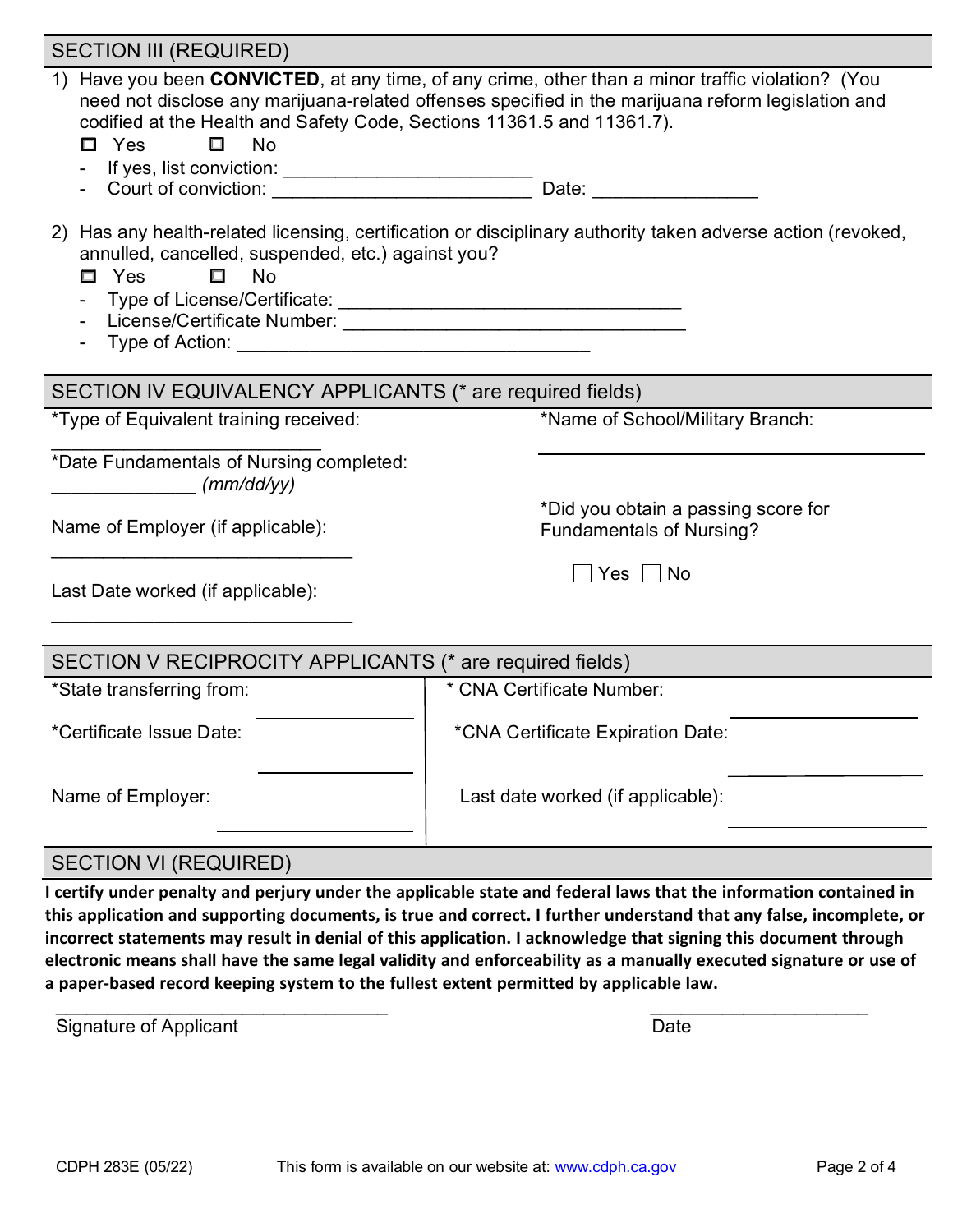# **CERTIFIED NURSE ASSISTANT (CNA) EQUIVALENCY/RECIPROCITY APPLICATION**

## **A) EQUIVALENCY - TRAINED NURSE ASSISTANT APPLICANTS (complete sections I, II, III, and V)**

1) If the applicant is presently enrolled in (or completed) a Registered Nurse, Licensed Vocational Nurse, or Licensed Psychiatric Technician program, or has received medical training in military services, or has received the above license(s) from a foreign country or U.S. state, the applicant may not have to take further training and may qualify to take the Competency Evaluation. If approved, the applicant will be sent information regarding the Competency Evaluation. Please submit the following to HWB:

- **a)** This completed Initial Application (CDPH 283 B).
- *b)* An official, **sealed** transcript of training (students may substitute the transcript with a **sealed** letter on official school letterhead, listing equivalent training and the completion of at least the "Fundamentals of Nursing" course). **The letter must include the completion date(s) of the training/courses and hours/units completed.** If discharged from the military, a copy of the DD-214 can substitute for an official transcript. If seeking certification with the use of a foreign transcript, a copy of the foreign transcript may be acceptable; *and*
- *c)* Proof of work (paystub or W2) showing the applicant has provided nursing or nursing-related services in a facility to residents for compensation within the last two (2) years (not required for current nursing students or if the college degree was obtained within the last two (2) years); *and*
- **d)** A copy of the completed Request for Live Scan Services (BCIA 8016) form. Applicants who are unable to obtain electronic prints may complete the fingerprint card (FD-258) and submit two copies to the department. Fingerprint cards (FD-258) must be accompanied by a \$32.00 check or money order made payable to "The Department of Justice"

# **B) RECIPROCITY APPLICANTS (complete sections I, II, III, and V)**

1) If the CNA certification is active and in good standing on another state's registry, the applicant may qualify for certification in the State of California without taking CNA training or the Competency Evaluation. Please submit the following to HWB:

- a) This completed Initial Application (CDPH 283 B).
- *b)* A copy of the state-issued certificate; *and*
- *c)* Proof of work (paystub or W2) showing the CNA has provided nursing or nursing-related services in a facility to residents for compensation within the last two (2) years (not required for those who received their initial certification from another state within the last two (2) years); *and*
- *d)* A copy of the completed Request for Live Scan Services (BCIA 8016) form completed in California. Applicants residing out of state may complete the fingerprint card (FD-258) and submit two copies to the department. Fingerprint cards (FD-258) must be accompanied by a \$32.00 check or money order made payable to "The Department of Justice"; *and*
- e) A completed Verification of Current Nurse Assistant Certification (CDPH 931) form, which must be completed by the applicant and submitted by the endorsing state agency.